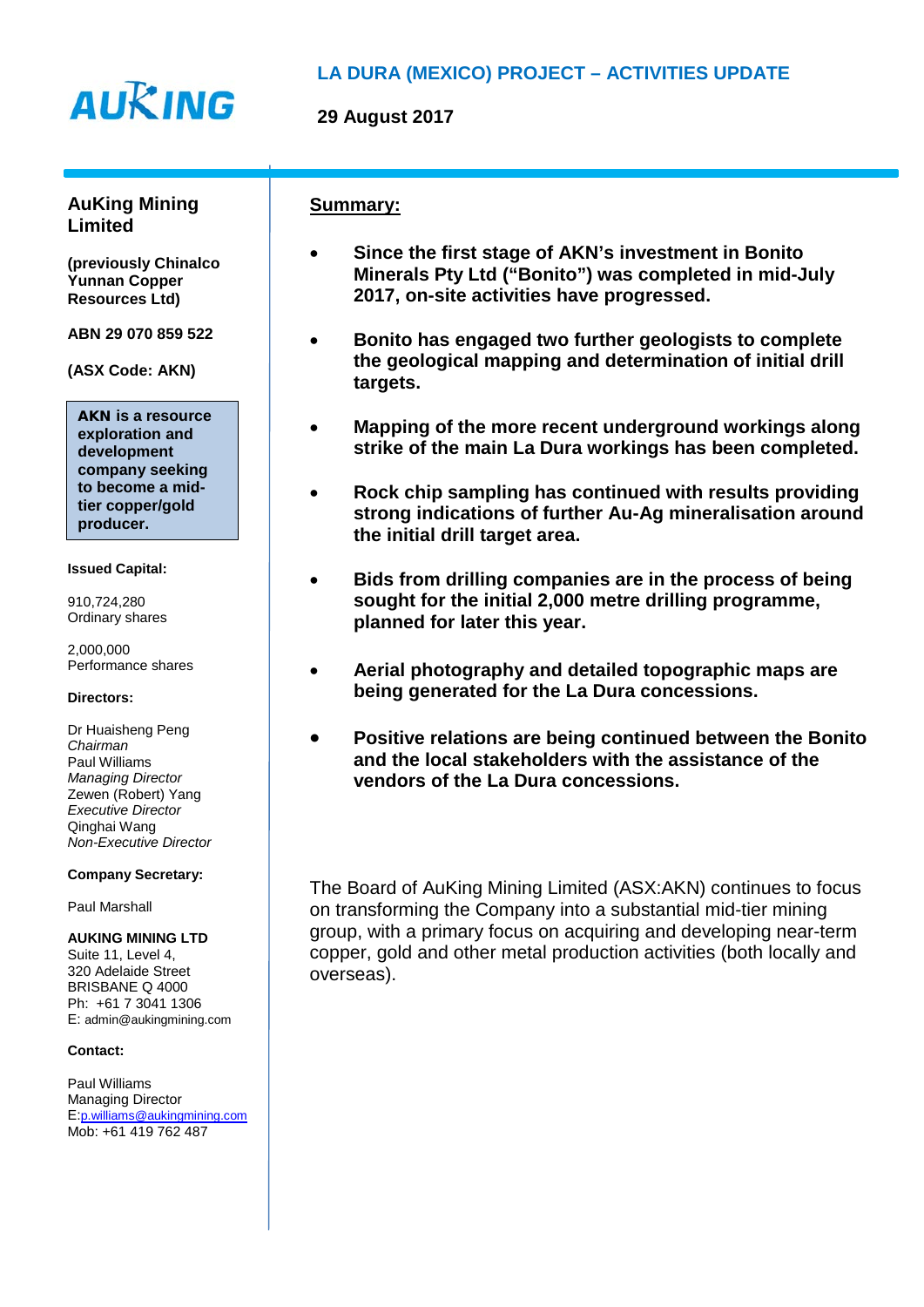## **La Dura (Mexico) Introduction**

On 12 July 2017, the Company announced that it had completed the first stage of a proposed four-stage investment process with Bonito Minerals Pty Ltd ("Bonito"), the holder of an option to purchase five (5) mining concessions that comprise the La Dura project in Mexico.

The La Dura project is located approximately 275kms NW of the city of Durango, Durango State and locally about 2.3km E of the village of El Durazno. Average altitude of the project area is 2,200m above sea level. The project sits within the famous Sierra Madre Occidental – a belt that has historically produced approximately 40million ounces of gold and 2billion ounces of silver over the last 400 years. The significant resources and production activities from the Sierra Madre Occidental help Mexico to become the largest producer of silver in the world, with 189.5Moz of silver produced in 2015 (20% of world production).



## **Geological Setting**

The La Dura property is located in the Upper Tertiary volcanic package of rocks consisting predominately of rhyolitic tuffs within the Sierra Madre Occidental. La Dura is situated within a prolific zone of epithermal deposits that extend from the northern Mexican border almost 2,400km to the south. This silver and gold epithermal trend hosts such famous deposits as Guanajuato, Fresnillo, Parral, Palmarejo, Topia, La Cienega and a multitude of others deposits.

Locally the geology of the area is dominated by the La Dura structure, a large fault/shear complex that trends 3100 to 3200 and dips approximately 560 to 760 to the NE. The La Dura structural zone is host to the known gold and silver mineralization and is defined by 4 principal fault planes known respectively as Falla (fault) 1, Falla 2, Falla 3 and Falla 4. These strong and distinct parallel faults are often separated by intense zones of fracturing,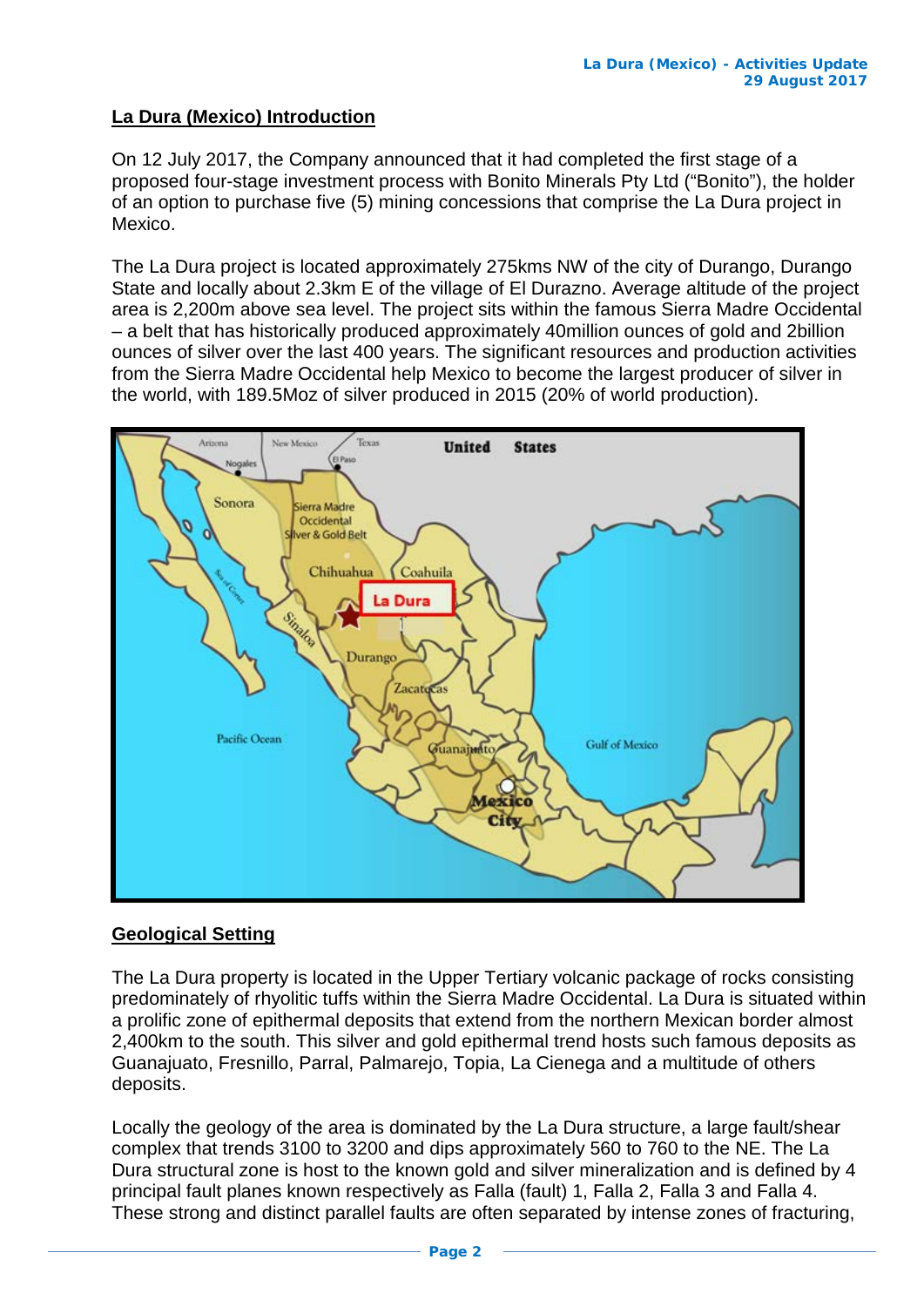often accompanied by strong silicification and quartz stockwork veining. The veins associated with these structures are similarly referred to as Veins 1, 2, 3 and 4. On the north side of the San Ignacio creek the structural trends and dip directions vary from those of the central La Dura Deposit, with dip directions swinging to the NW and SW. However, the mineralization is known to continue and is open ended along both strike and dip.

The deposit type of La Dura is that of typical low sulphidation epithermal mineralization. Alteration of the host rocks exhibit advance argillic alteration, with strong silicification, argillic (kaolinite) and fine disseminated sulfides predominately pyrite.

# **Exploration Activities**

As previously advised, even though nearly 100 years of small-scale mining activities have been conducted at La Dura, there has never been a systematic and detailed exploration program undertaken at this project. The primary initial objective of the Bonito exploration team has been to establish the basic geological settings from which all future modelling and planning can be undertaken.

Work since early July has included the following:

- Underground mapping of the workings at Plan 3 and Pulverin (see Annexure A);
- Digitisation of existing maps of the underground workings at La Dura;
- Discovery of additional workings in the area that were not previously known;
- Drone photography has assisted mapping including outcrops, structures, lithologies and alteration; and
- 3D modelling of the structures at La Dura is currently in progress an important activity as it will allow for the underground structures to be related back to the surface features.

Rock chip sampling around the main La Dura mine workings and mineralisation extensions has continued as part of the geological mapping and drill target determination. The assay results are consistent with earlier samples that have been taken but also establish the Becerros workings as a prime target for the drilling program later this year.

## **Initial Drilling Program**

The objective of the activities listed above is to identify drill targets for the proposed drilling program later this year and to give indications of the potential of significant gold and silver mineralisation close to the original La Dura workings. The program is to include approximately 2,000m of RC (reverse circulation) drilling across 12-15 targets. Other prospective areas of the concessions will be targeted in 2018.

Other activities associated with the drilling program include:

- Surface mapping of all access tracks in the Plan 3/Polverin area to determine appropriate drill rig access to the target structures;
- Bid evaluations from preferred drilling contractors; and
- Permitting and agreements with stakeholders for the drilling program (6-8 weeks).